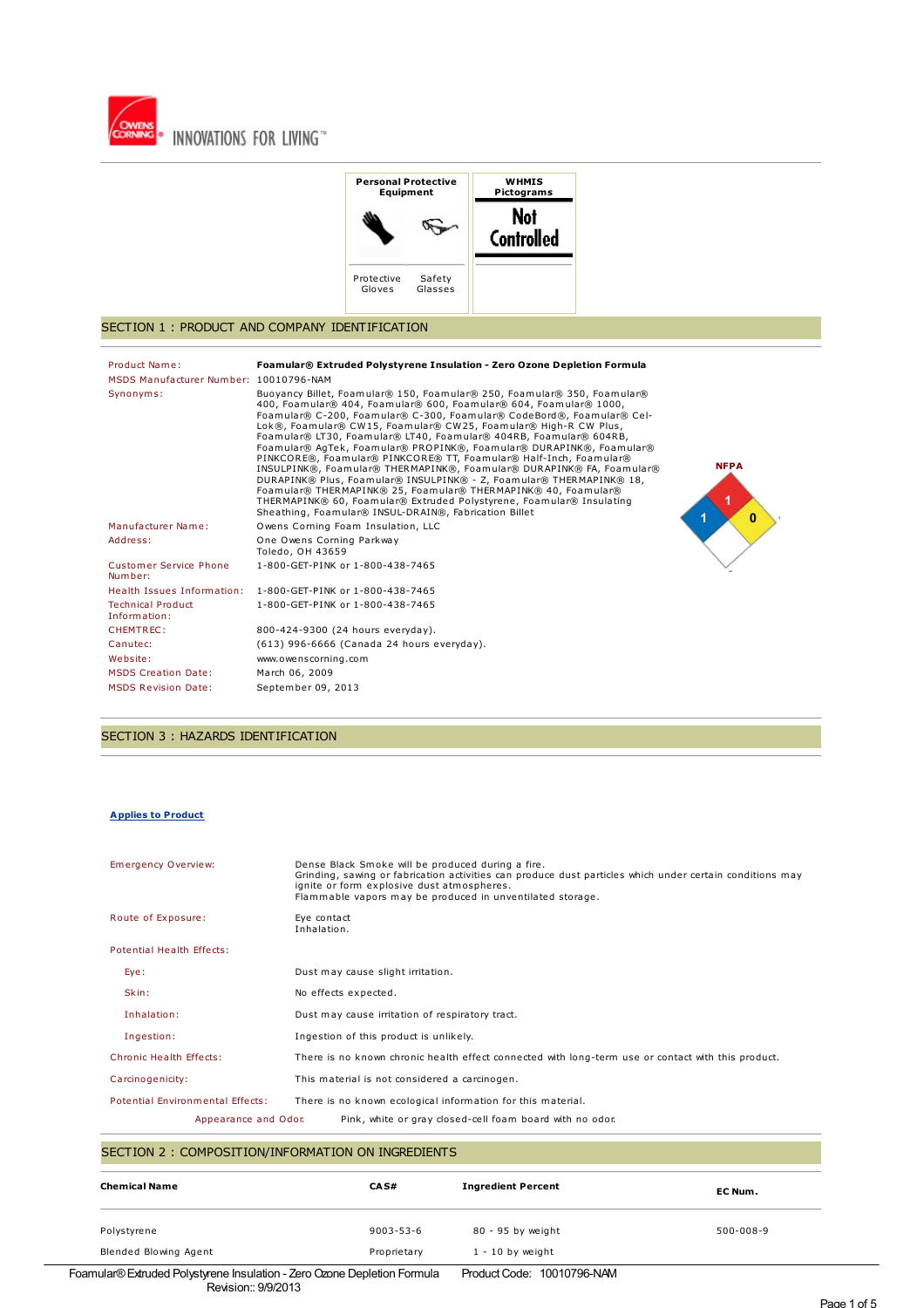SECTION 4 : FIRST AID MEASURES

Non-Hazardous Statement: The remaining components of this product are non-hazardous or are in <sup>a</sup> small enough quantity as to not meet regulatory thresholds for disclosure. These components contain no substances or impurities which would influence the classification of this product.

| Eye Contact:  | Immediately flush eyes with plenty of water for at least 15 to 20 minutes. Ensure adequate flushing of<br>the eyes by separating the eyelids with fingers.<br>Do not rub or scratch eves.<br>If eye irritation persists, consult a specialist. |  |  |
|---------------|------------------------------------------------------------------------------------------------------------------------------------------------------------------------------------------------------------------------------------------------|--|--|
| Skin Contact: | Immediately wash skin with soap and plenty of water.<br>Get medical attention if irritation develops or persists.                                                                                                                              |  |  |
| Inhalation:   | Move to fresh air.<br>If symptoms persist, call a physician.                                                                                                                                                                                   |  |  |
| Ingestion:    | Accidental ingestion of this material is unlikely.<br>If this does occur, watch person for several days to make sure intestinal blockage does not occur.<br>If symptoms persist, call a physician.                                             |  |  |

### SECTION 5 : FIRE FIGHTING MEASURES

| Flammable Properties:                      | Combustible.                                                                                                                                                                                                                 |
|--------------------------------------------|------------------------------------------------------------------------------------------------------------------------------------------------------------------------------------------------------------------------------|
| Flash Point:                               | $> 615$ °F (324 °C)                                                                                                                                                                                                          |
| Flash Point Method:                        | <b>ASTM D 1929</b>                                                                                                                                                                                                           |
| Auto Ignition Temperature:                 | Not applicable.                                                                                                                                                                                                              |
| Lower Flammable/Explosive Limit:           | Not applicable.                                                                                                                                                                                                              |
| Upper Flammable/Explosive Limit:           | Not applicable.                                                                                                                                                                                                              |
| <b>Extinguishing Media:</b>                | dry chemical<br>foam.<br>carbon dioxide (CO2).<br>water fog                                                                                                                                                                  |
| Unsuitable Media:                          | None.                                                                                                                                                                                                                        |
| Protective Equipment:                      | Wear self-contained breathing apparatus (SCBA) and full fire fighting protective gear.                                                                                                                                       |
| Unusual Fire Hazards:                      | Grinding, sawing or fabrication activities can produce dust particles which under certain conditions may<br>ignite or form explosive dust atmospheres.                                                                       |
| <b>Hazardous Combustion</b><br>Byproducts: | Carbon monoxide.<br>Carbon dioxide.<br>styrene.<br>Small quantities of hydrogen fluoride, hydrogen chloride, fluorine and chlorine could be released.<br>Other undetermined compounds could be released in small quantities. |

#### **NFPA Ratings:**

| NFPA Health:       |   |
|--------------------|---|
| NFPA Flammability: |   |
| NFPA Reactivity:   | n |

### SECTION 6 : ACCIDENTAL RELEASE MEASURES

| <b>Personnel Precautions:</b> | Avoid contact with skin and eves.                                                                                                                                                                                |
|-------------------------------|------------------------------------------------------------------------------------------------------------------------------------------------------------------------------------------------------------------|
| Methods for containment:      | This material will settle out of the air.                                                                                                                                                                        |
| Methods for cleanup:          | Use an industrial vacuum cleaner with a high efficiency filter to clean up dust.<br>Avoid dry sweeping.<br>Pick up and transfer to properly labeled containers.<br>After cleaning, flush away traces with water. |

## SECTION 7 : HANDLING and STORAGE

| Handling:                    | Extinguish all smoking or other ignition sources.<br>Avoid dust formation.<br>Do not breathe dust.<br>Wear personal protective equipment. |
|------------------------------|-------------------------------------------------------------------------------------------------------------------------------------------|
| Storage:                     | To prevent build-up of flammable vapors, do not store large quantities of this product in unventilated<br>spaces.                         |
| Special Handling Procedures: | Flammable vapors may be generated during unventilated storage of large amounts of this product.<br>(ex. storage trailers).                |

## SECTION 8 : EXPOSURE CONTROLS, PERSONAL PROTECTION - EXPOSURE GUIDELINES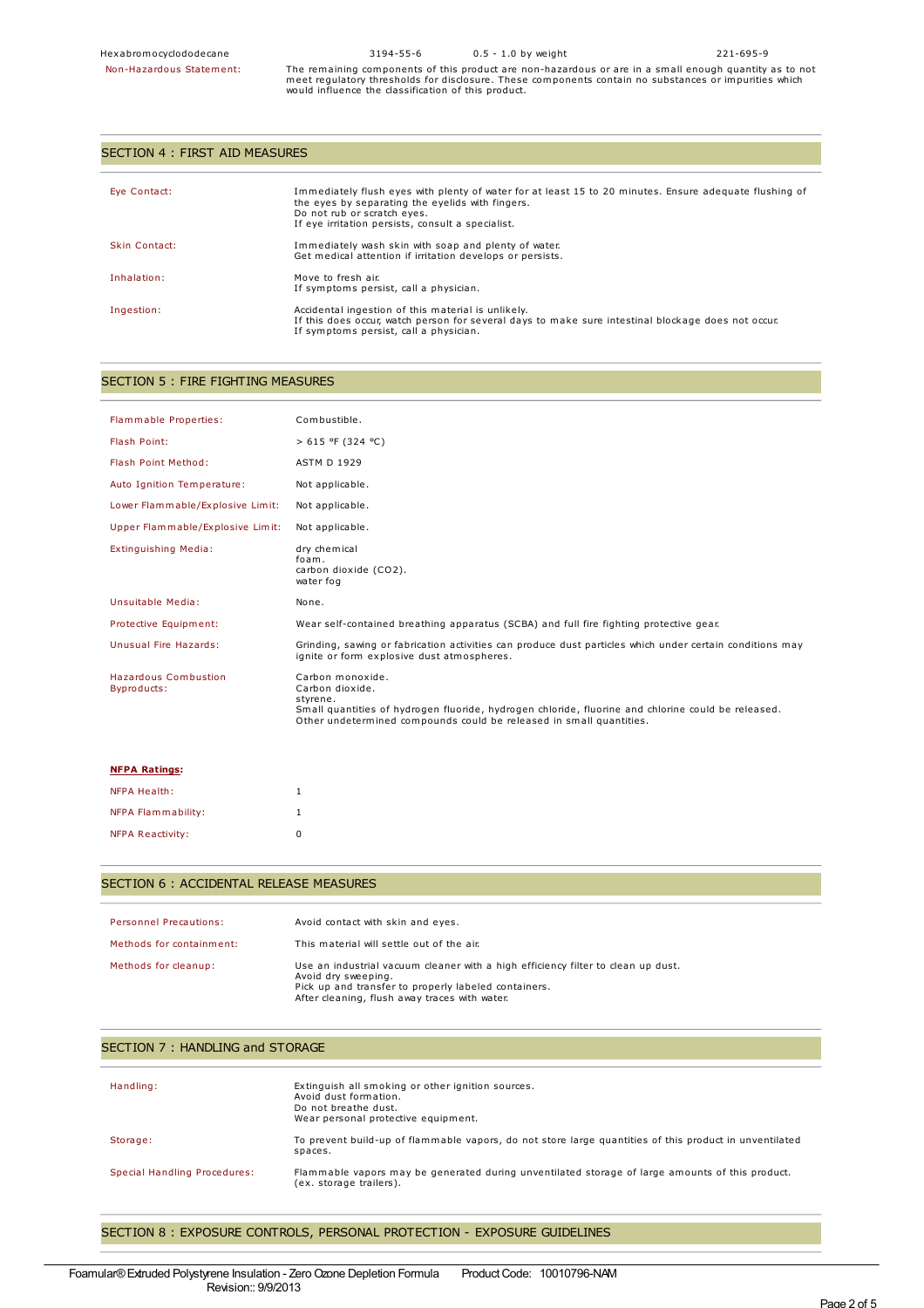| <b>Engineering Controls:</b>           | Provide local exhaust and/or general ventilation.                                                                                                                                                                                                |
|----------------------------------------|--------------------------------------------------------------------------------------------------------------------------------------------------------------------------------------------------------------------------------------------------|
| Eye/Face Protection:                   | Safety glasses with side-shields.                                                                                                                                                                                                                |
| Skin Protection Description:           | Protective gloves.<br>Long sleeved shirt and long pants.                                                                                                                                                                                         |
| <b>Respiratory Protection:</b>         | When workers are facing airborne particulate/dust concentrations above the exposure limit they must<br>use appropriate certified respirators. A properly fitted NIOSH approved disposable N 95 type dust<br>respirator or better is recommended. |
| <b>General Hygiene Considerations:</b> | Wash hands before breaks and immediately after handling the product.<br>Remove and wash contaminated clothing before re-use.                                                                                                                     |

#### EXPOSURE GUIDELINES

| Ingredient  | <b>Guideline OSHA</b>                                                  | <b>Guideline ACGIH</b> | <b>Ontario Canada</b>                                                                                                                                                                                                 |  |
|-------------|------------------------------------------------------------------------|------------------------|-----------------------------------------------------------------------------------------------------------------------------------------------------------------------------------------------------------------------|--|
| Polystyrene | $10 \text{ ma/m}^3$ . Total<br>Particulate Not<br>Otherwise Classified | particles (NOS)        | 5 mg/m <sup>3</sup> , Respirable, 3 mg/m <sup>3</sup> , respirable, 3 mg/m <sup>3</sup> , respirable,<br>$10 \text{ ma/m}^3$ , inhalable $10 \text{ ma/m}^3$ , Inhalable<br>Particulates (Insoluble)<br>Not Otherwise |  |
|             | (PNOC)                                                                 |                        | Classified                                                                                                                                                                                                            |  |

## SECTION 9 : PHYSICAL and CHEMICAL PROPERTIES

| <b>Physical State:</b>     | Solid, Board, Pellets.            |
|----------------------------|-----------------------------------|
| Physical State Appearance: | Foam.                             |
| Color:                     | Pink, white or gray               |
| Odor:                      | No detectable odor.               |
| <b>Boiling Point:</b>      | Decomposes over 600 °F (316 °C)   |
| <b>Melting Point:</b>      | Softens @ 220 °F (104 °C)         |
| <b>Specific Gravity:</b>   | $0.021 - 0.064$ (Ref: water = 1). |
| Solubility:                | Insoluble, in water.              |
| Vapor Density:             | No Data                           |
| Vapor Pressure:            | No Data                           |
| Evaporation Rate:          | Not applicable.                   |
| pH:                        | No Data                           |
| Flash Point:               | $> 615$ °F (324 °C)               |
| Flash Point Method:        | <b>ASTM D 1929</b>                |
| Auto Ignition Temperature: | Not applicable.                   |

#### SECTION 10 : STABILITY and REACTIVITY

| Chemical Stability:             | Stable under normal conditions.                                           |
|---------------------------------|---------------------------------------------------------------------------|
| Hazardous Polymerization:       | Hazardous polymerization does not occur.                                  |
| Conditions to Avoid:            | Dust dispersion in air.                                                   |
| Incompatible Materials:         | Hydrocarbons.<br>esters<br>Amines.                                        |
| Special Decomposition Products: | See Section 5 of MSDS for hazardous decomposition products during a fire. |

### SECTION 11 : TOXICOLOGICAL INFORMATION

#### **Applies to Product :**

Acute Toxicity: Dusts may cause mechanical irritation to eyes and skin. Ingestion may cause transient irritation of throat, stomach and gastrointestinal tract. Inhalation may cause coughing, nose and throat irritation, and sneezing. High exposures may cause difficulty breathing, congestion, and chest tightness.

| <b>Carcinogens:</b>    |              |              |             |                                                                             |            |               |
|------------------------|--------------|--------------|-------------|-----------------------------------------------------------------------------|------------|---------------|
|                        | <b>ACGIH</b> | <b>NIOSH</b> | <b>OSHA</b> | <b>IARC</b>                                                                 | <b>NTP</b> | <b>MEXICO</b> |
| Polystyrene            | No Data      | No Data      | No Data     | Group 3 - Not<br>Classifiable as to<br>its<br>Carcinogenicity<br>to Humans. | No Data    | No Data       |
| Hexabromocyclododecane | No Data      | No Data      | No Data     | No Data                                                                     | No Data    | No Data       |

#### **Applies to Product :**

| Sensitization: | No information available. |
|----------------|---------------------------|
| Mutagenicity:  | No information available. |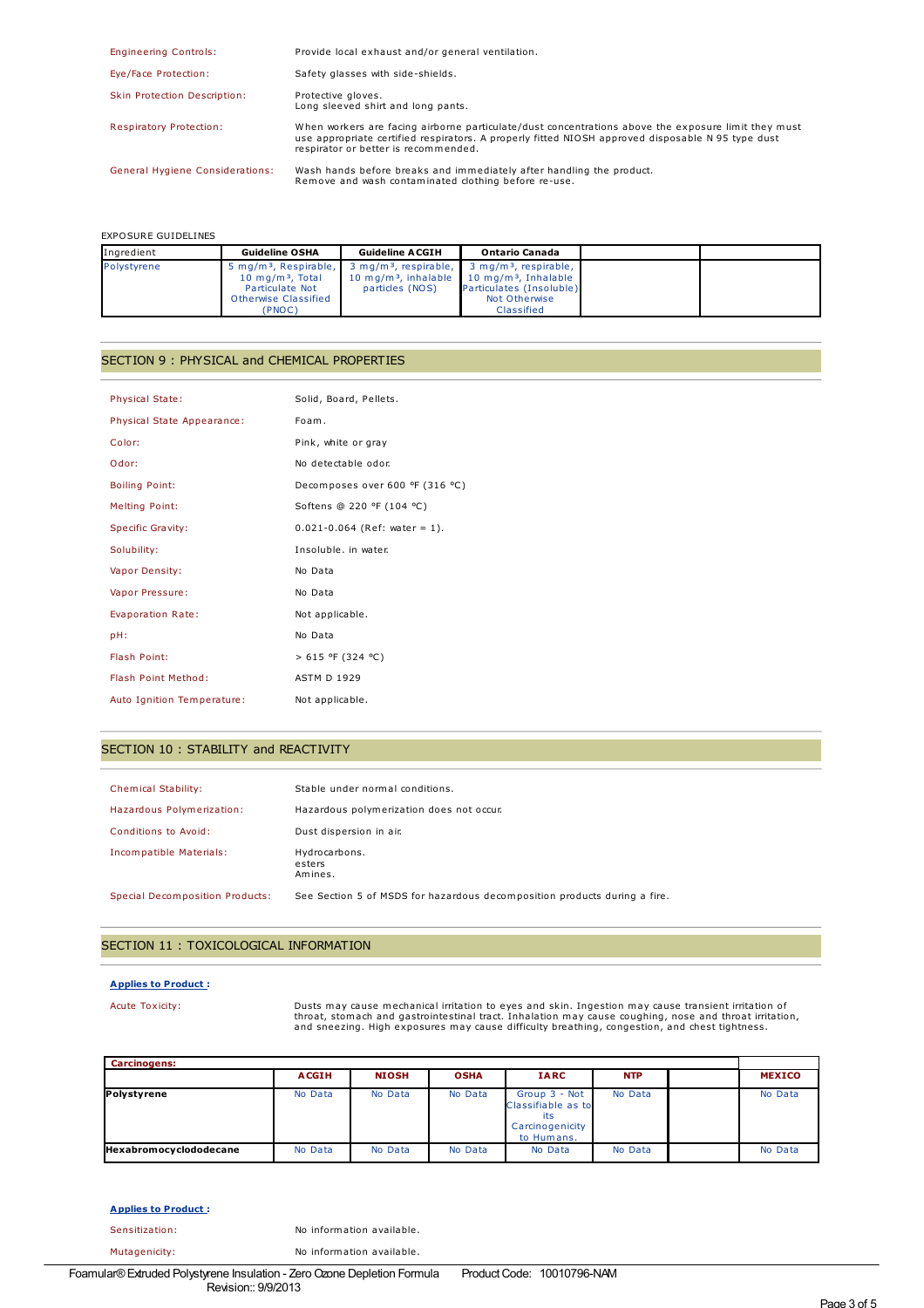| Reproductive Toxicity:  | No information available.                                                                                       |
|-------------------------|-----------------------------------------------------------------------------------------------------------------|
| Teratogenicity:         | No information available.                                                                                       |
| Neurological Effects:   | No information available.                                                                                       |
| Hexabromocyclododecane: |                                                                                                                 |
| Skin:                   | Skin - Rabbit LD50: >8 gm/kg [Details of toxic effects not reported other than lethal dose<br>value1(RTECS)     |
| Ingestion:              | Inhalation - Rat LD50: >10 qm/kq [Details of toxic effects not reported other than lethal dose<br>value](RTECS) |

# SECTION 12 : ECOLOGICAL INFORMATION

| <b>Applies to Product:</b>       |                                                                         |
|----------------------------------|-------------------------------------------------------------------------|
| Ecotoxicity:                     | This material is not expected to cause harm to animals, plants or fish. |
| Environmental Fate:              | No data available for this product.                                     |
| Bioaccumulation:                 | Not available.                                                          |
| Biodegradation:                  | Not available.                                                          |
| Mobility In Environmental Media: | Not available.                                                          |

## SECTION 13 : DISPOSAL CONSIDERATIONS

#### **Applies to Product :**

| Waste Disposal: | Dispose of in accordance with Local, State, Federal and Provincial regulations. |
|-----------------|---------------------------------------------------------------------------------|
| RCRA Number:    | No EPA Waste Numbers are applicable for this product's components.              |

## SECTION 14 : TRANSPORT INFORMATION

Notes : This product is not regulated for transportation or shipping.

## SECTION 15 : REGULATORY INFORMATION

### **Inventory Status**

|                        | Japan ENCS | <b>EINECS Number</b> | South Korea KECL | Australia AICS | Canada DSL |
|------------------------|------------|----------------------|------------------|----------------|------------|
| Polystyrene            | $(6)-120$  | $500 - 008 - 9$      | KE-13257         | Listed         | Listed     |
| Hexabromocyclododecane | Not listed | $221 - 695 - 9$      | KE-18398         | Listed         | Listed     |

|                        | <b>EINECS Inventory</b> | <b>TSCA Inventory</b> |  |  |
|------------------------|-------------------------|-----------------------|--|--|
|                        | Status                  | <b>Status</b>         |  |  |
| Polystyrene            | Not listed              | Listed                |  |  |
| Hexabromocyclododecane | Listed                  | Listed                |  |  |

#### **Applies to Product :**

| Not controlled.                                                                                                                                                                                        |
|--------------------------------------------------------------------------------------------------------------------------------------------------------------------------------------------------------|
| The following statement(s) are provided under the California Safe Drinking Water and Toxic<br>Enforcement Act of 1986 (Proposition 65):<br>This product does not contain any Proposition 65 chemicals. |
| Acute Health Hazard:<br>No<br>Chronic Health Hazard:<br>No<br>Risk of ignition:<br>No<br>Sudden Release of Pressure Hazard:<br>No.<br>Reactive Hazard:<br>No                                           |
| This product does not contain any Hazardous Air Pollutants (HAPs).                                                                                                                                     |
|                                                                                                                                                                                                        |
| $500 - 008 - 9$                                                                                                                                                                                        |
|                                                                                                                                                                                                        |
| 221-695-9                                                                                                                                                                                              |
|                                                                                                                                                                                                        |

# **State Right To Know**

|                        | <b>RI</b> | MN      | ΙL      | PА      | MA      |
|------------------------|-----------|---------|---------|---------|---------|
| Polystyrene            | No Data   | No Data | No Data | No Data | No Data |
| Hexabromocyclododecane | No Data   | No Data | No Data | No Data | No Data |